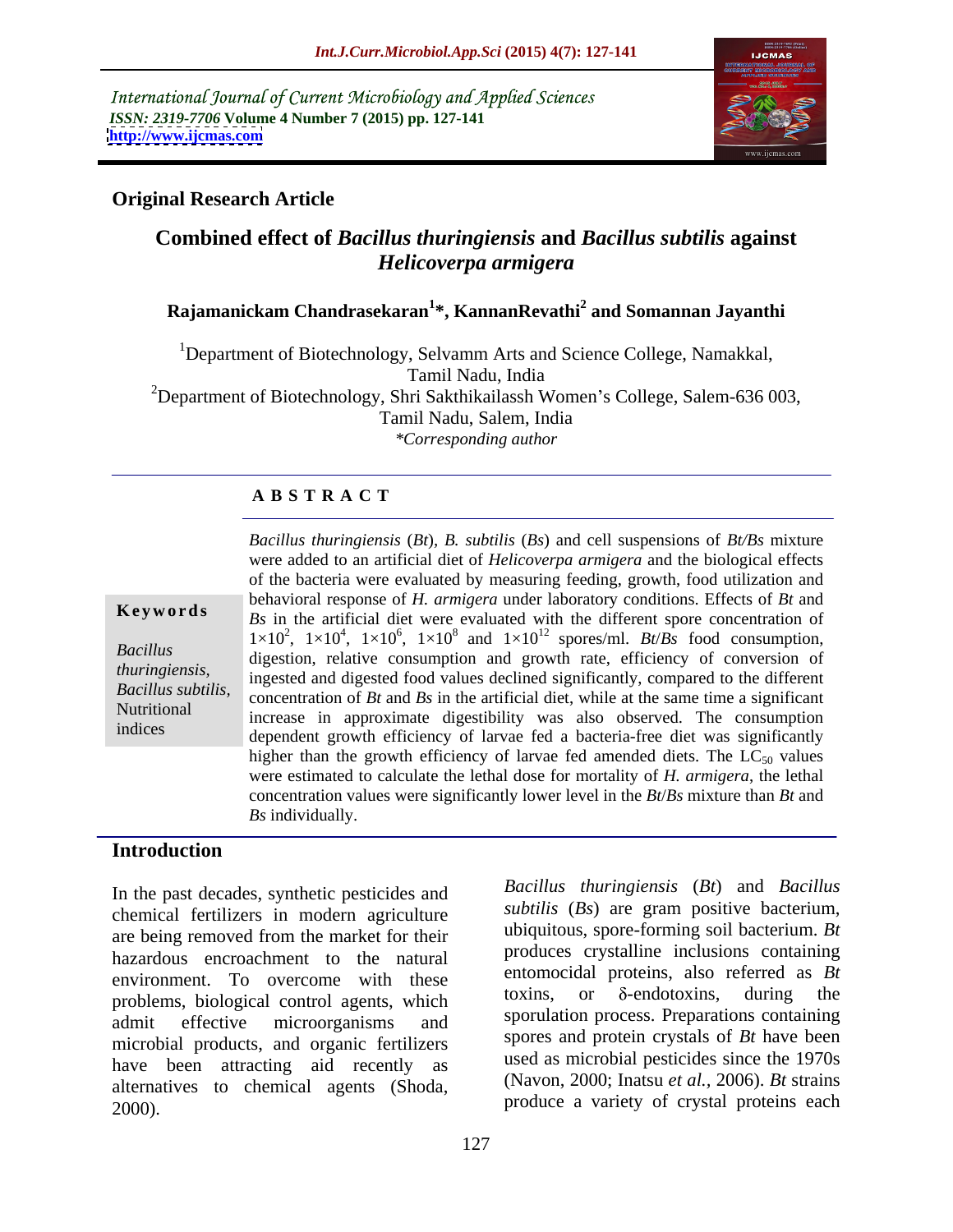with its distinct host ranges (Kumar *et al.*, laboratory condition (Kranthi *et al.*, 2000). 1996). The inactive protoxins are Resistance development in insects against  $Bt$ proteolytically digested in the insect midgut to form active toxins. Their toxicity is actions (Tabashnik, 1994; Kumar, 1996; achieved by binding to the midgut cells of Babu *et al.,* 2002) ofwhich gene roataion insects and causing osmotic lysis through and pyramiding are more predicting as pore formation in the midgut (Gill *et al.,* means to delay onset of resistance 1992). (Chakrabarti *et al.,* 1998; Gould, 1998)

Gupta and Vyas, (1989) described *B. subtilis* Hence, the search of *Bt* protein mixed with cause mortality to *Anopheles culicifacies*, *Bs*, they could combat resistant *H. armigera.*<br>vector of malaria in India. However, Our results indicate, that best alternatives efficient formulation consisting of *B. subtilis* insecticide used for transgenic plants and lipopeptide biosurfactant used for control of *Drosophila melanogaster* (Assie *et al.,* 2002), *Culex quinquefasciatus* (Das and Mukherjee, 2006), *A. stephensi* (Geetha and Manonmani, 2008) and *Aedes aegypti* (Geetha *et al.,* 2010). Interestingly, *B. subtilis* has been revealed that biological *Bacillus* strains were isolated from soils of control agent against *Spodoptera littoralis* the Kadayam range, Triunelveli (District), (Abd El-Salam *et al.,* 2011; Ghribi *et al.,* Tamil-Nadu. Several isolates of *Bacillus*  2012). Spp. were selected using screening

*Bt* resistance *Helicoverpa armigera* is widely spread occurring in Asia, Africa, identified as *Bs* by testing biochemical Australia and Europe. It causes heavy characterization according to Bergey's economic losses in India. *H. armigera* developed resistance to many synthetic pest of legume crops in India (Cowgill and for the dangerous pests (Jalali *et al.,* 2004). structures rich in nitrogen such as flowers,

*H. armigera* has developed resistance to 1996) that is illustrated by its capability to formulate resistance against the *Bt* protein in laboratory condition (Kranthi *et al.,* 2000).Resistance development in insects against *Bt* proteins can be managed by various evasive

*Bs,* they could combat resistant *H. armigera*. Our results indicate, that best alternatives resistance insect pests.

# **Materials and Methods**

## **Bacterial strains and culture conditions**

*Bacillus* strains were isolated from soils of spp. were selected using screening procedures described previously (Cavaglieri *et al.,* 2004). Selected isolates were manual.

pesticides and chemical fertilizer (Kranthi *et*  Isolation of *Bt* was conducted according to *al.,* 2000; Baskar *et al.,* 2009). It is prevalent the method of (Ohba and Aizawa, 1986; Bhagwat, 1996). In India, economic losses sample was suspended in 10 ml sterile in yield, 158 million US\$ during 1996-1997 distilled water and pasteurized at 80°C for and 54% of the total insecticides was 30 min. *Bt* was selected by adding 1ml of exhausted for the shelter of the cotton crop each suspension to 10ml of Luria-Bertani In high pest consideration arises from the acetate pH 6.8. The suspensions were predilection of foraging larvae for plant incubated at 30°C for 4h and then heated to pods and panicles (Fitt, 1989). and plated on nutrient agar medium and most established pesticides (Armes *et al.,* verify presences of the parasporal bodies Travers *et al.,* 1987). One gram of each (LB) broth buffered with 0.25M sodium 80°C for 3min. Suspensions were diluted incubated at 30°C for 24 h. Smears were examined under the light microscope to found in *Bt*.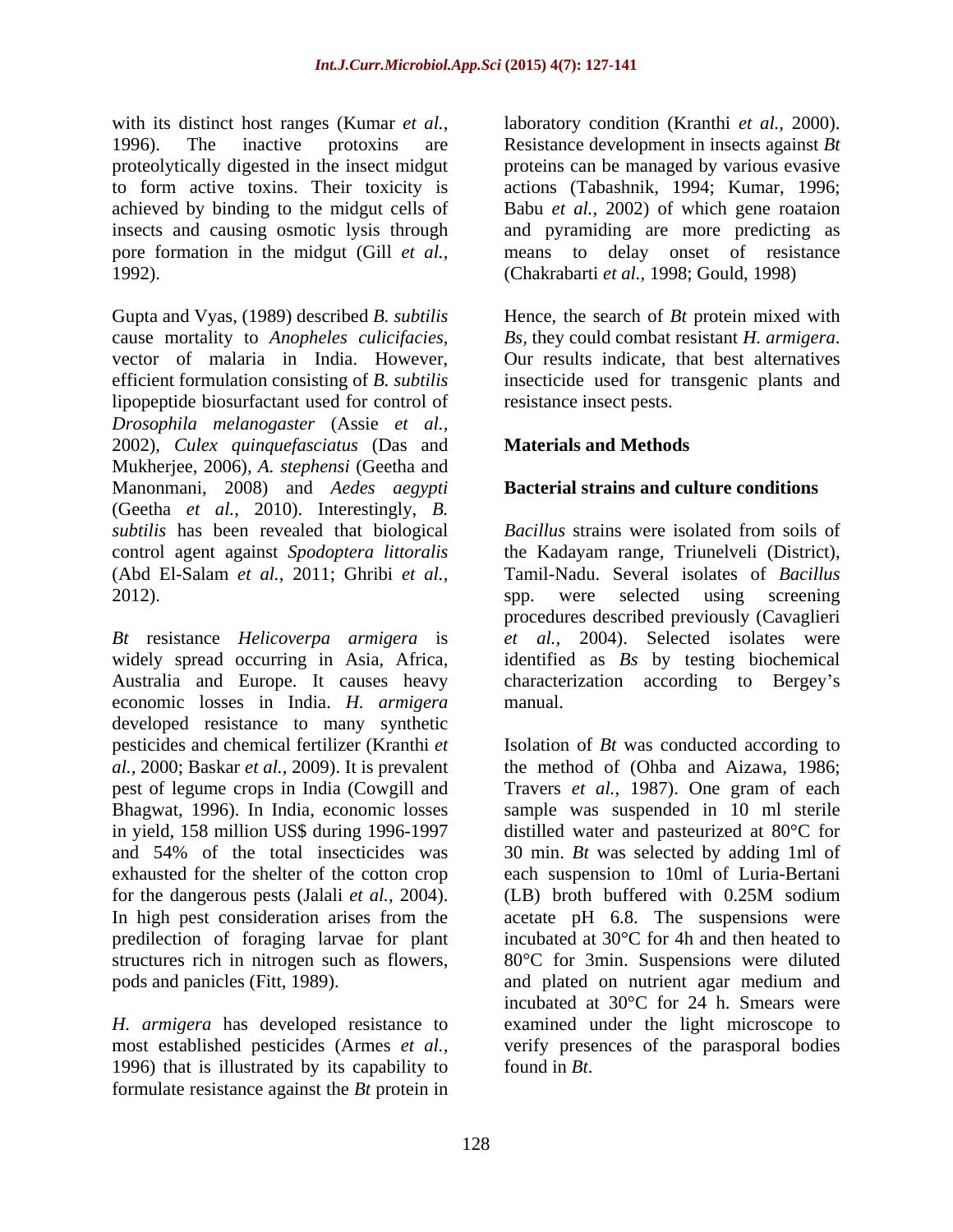#### **Molecular identification**

The PCR amplification was performed using Nearly 250 larvae were collected from the a PCR machine (Peltier). The 16S rRNA gene in *Bs* was amplified by PCR using the following universal primers forward primer H. armigera. 5'- CGGAACGCCGCACGATATGTA-3' reverse primer 3'- GGCGGCTTCCACT They were cultured on a semi-synthetic diet, gene in *Bt* was amplified by PCR using the GC- 5' and the PCR program was set to denaturation at 94ºC for 1 min. annealing at 45ºC for 1 min. and extension at 72ºC for 1

Previously isolated, *Bs* and *Bt* were experiments and the experiments were subcultured on separate nutrient agar plates and incubated at  $37^{\circ}$ C for 24 h. Single lethal concentration (LC<sub>50</sub>) was calculated colonies of these microorganisms were transferred separately into 100 ml of the nutrient broth medium (0.8%) and incubated For mortality studies, 20 larvae each of first, for 24 h at 37ºC on an orbital shaker at 100 second, third, and fourth instars were rpm. Aliquots (50 ml) of each culture medium were centrifuged (Eltek) at 9820g containing various concentrations of the *Bs*, for 15 min. The cell pellets were washed and *Bt* and *Bs/Bt*. The treatments were replicated resuspended in autoclaved normal saline (0.89% NaCl in distilled water) and the one control (total,  $n = 100$ ). Percentage optical density (OD) at 660nm (Spectro UV-vis RS Spectrophotometer, USA) was when necessary for mortality in the controls adjusted to 0.7 with normal saline. Five using Abbott's (1925) formula (Senthilmilliliters of each cell suspension was mixed in a sterilized screw-capped test tube. The resultant cell suspension was the mixed bacterial culture (Shabir *et al.,* 2008).

### **Insect culture**

Nearly 250 larvae were collected from the cotton field in Alwarkurichi, Tirunelveli, Tamil Nadu to establish as a stock culture of

AGTTTTCC- 5' PCR program was set to which contains chickpea as its main denaturation at 94ºC for 1 min annealing at component (Patel *et al.,* 1968). Larvae were 55ºC for 1 min and extension at 72ºC for 1 inspected regularly to ensure that they min for a total of 35 cycles. Also, the Cry remained pathogen-free, and were reared following Cry primers forward primer 5<sup>2</sup> in a culture room with a mean temperature TGACCAGGTCCCTTGATTAC-3 reverse of 27C, 60% RH and with a photoperiod of primer 3'-GGTGCTTCCTATTCCTTTG 14:10 (L: D). *H. armigera.*<br>They were cultured on a semi-synthetic diet, and maintained. The colony was maintained 14:10 (L: D).

### **Bioassay**

min for a total of 25 cycles. The PCR Bioassays were performed on first to fourth product was determined by comparing them instars of *H. armigera* using concentrations with 1kbp ladder marker (Medox).  $0.6 \frac{(1 \times 10^2, 1 \times 10^4, 1 \times 10^6, 1 \times 10^8 \text{ and } 1 \times 10^{12})}{(1 \times 10^4, 1 \times 10^6, 1 \times 10^8 \text{ and } 1 \times 10^{12})}$ **Mixed culture** the served as a control. A minimum of 20 larvae  $6.1 \times 10^8$  and  $1 \times 10^{12}$ ,  $1 \times 10^8$  and  $1 \times 10^{12}$  $^8$  and  $1 \times 10^{12}$ 12 spores/ml) of *Bs*, *Bt* and *Bs/Bt*. untreated served as a control. A minimum of 20 larvae per concentration was used for all the replicated five times (total,  $n = 100$ ). The using probit analysis (Finney, 1971).

> introduced to a 250-ml glass beaker five times, and each replicate set contained mortality in the treatments was corrected Nathan *et al.,* 2008).

$$
Percentage of mortality = \frac{Number of dead larvae}{Number of larvae introduced} \times 100
$$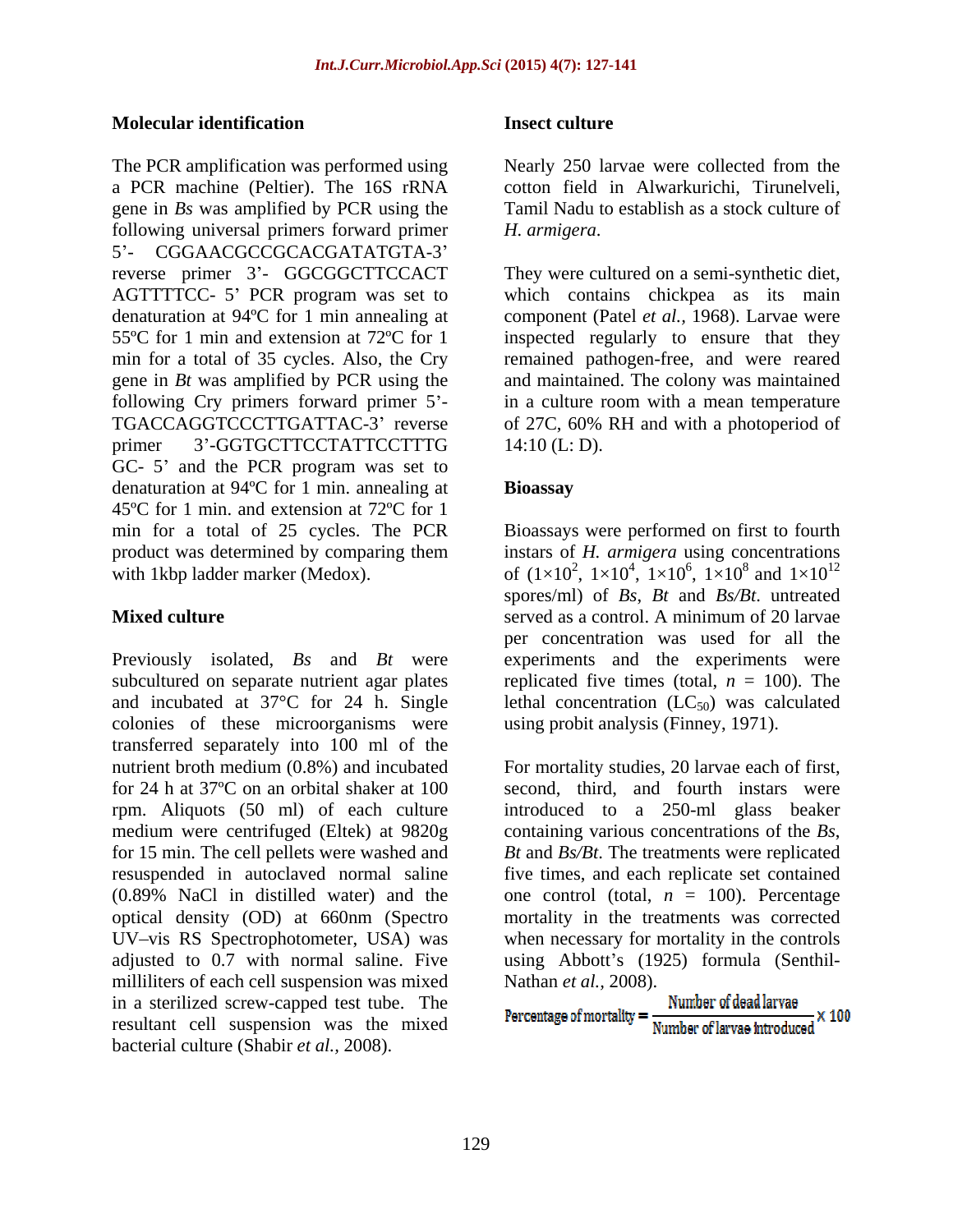### **Larval duration, food consumption and utilization**

 $(days) \times$  mean dry weight of the larva during fitted with linear regression using feces produced)/dry weight of food eaten, Efficiency of conversion of ingested food  $ECI = 100 \times dry$  weight gain of larva/dry **Results and Discussion** weight of food eaten, and efficiency of conversion of digested food  $ECD = 100 \times$  **Effects of insecticidal activity against** *H***.** dry weight gain of larva/(dry weight of food armigera eaten-dry weight of feces produced).

calculated after 24 h. Differences in average weight of the larvae recorded at the

60ºC. The blocks were cooled for 3 h and cut into 1.5 µm ribbons with a microtome. The ribbons were stained with haematoxylin Exposure of*H. armigera* larvae to either *Bs*  and eosin, mounted after drying. The or  $Bt$  alone caused only 80% and 70% sections were observed in light microscope mortality respectively compared to the

#### **Data analysis**

The evaluations of nutritional indices of *H.*  were expressed as the mean of three *armigera* were done (Waldbauer, 1968; replications and normalized by arcsine-Henn and Solter, 2000; Senthil-Nathan *et*  square root transformation of percentages. *al.,* 2007). Relative consumption rate RCR = The transformed percentages were subjected dry weight of food eaten/duration of feeding to analysis of variance (ANOVA) and were the feeding period, relative growth rate RGR Minitab<sup>®</sup>16 software package. Differences<br>= dry weight gain of larva during the between the three treatments were period/duration of feeding  $(days) \times mean$  determined using the Tukeys family error dry weight of the larva during the feeding rate  $(P \le 0.05)$  via the Minitab<sup>®</sup>16 software period, approximate digestibility  $AD = 100$  package. The lethal concentrations  $LC_{50}$  $\times$  dry weight of food eaten - dry weight of were calculated using probit analysis Data from mortality and nutritional indices fitted with linear regression using Minitab® 16 software package. Differences between the three treatments were 16 software (SPSS).

### **Results and Discussion**

# *armigera*

Larval growth and food utilization were observed at 48 h following treatment for beginning and at the end of the period gave larvae not exposed to bacterial suspensions. the gain in body weight while the mean The different spore concentrations applied larval body weight was calculated using the  $(1\times10^2, 1\times10^4, 1\times10^6, 1\times10^8$  and  $1\times10^{12}$ formula: mean weight = initial weight - final spores/ml) differed in their effects on larval weight (Waldbauer, 1968). mortality when larvae were treated with *Bs* **Histology** 27.84, df = 4, P = 0.001), and with the *Bs/Bt*  Small pieces of gut tissue from treated and first instar of *H. armigera* and *Bs* (F control larvae were fixed overnight for  $=42.60$ , df = 4, P = 0.001), with *Bt* (F = fixation. The dehydrated specimens were  $37.19$ , df = 4, P = 0.001), and with the  $Bs/Bt$ embedded in an embedding medium at *mixture* ( $F = 32.33$ , df = 4,  $P = 0.001$ ) for Higher larval mortality of *H. armigera* was larvae exposed to identified (Fig. 1) *Bs, Bt,* and the *Bs/Bt* combination than for control ,  $1 \times 10^8$  and  $1 \times 10^{12}$ <sup>8</sup> and  $1 \times 10^{12}$ 12  $(F = 26.11, df = 4, P = 0.001)$ , with *Bt*  $(F =$ *mixture* (F = 49.43, df = 4, P = 0.001) for second instar of *H. armigera*.

(Optika) (Senthil-Nathan *et al.,* 2008). mortality levels found with the *Bs/Bt* or *Bt* alone caused only 80% and 70% mixture (Fig.  $2$ ,  $3$  and  $4$ ).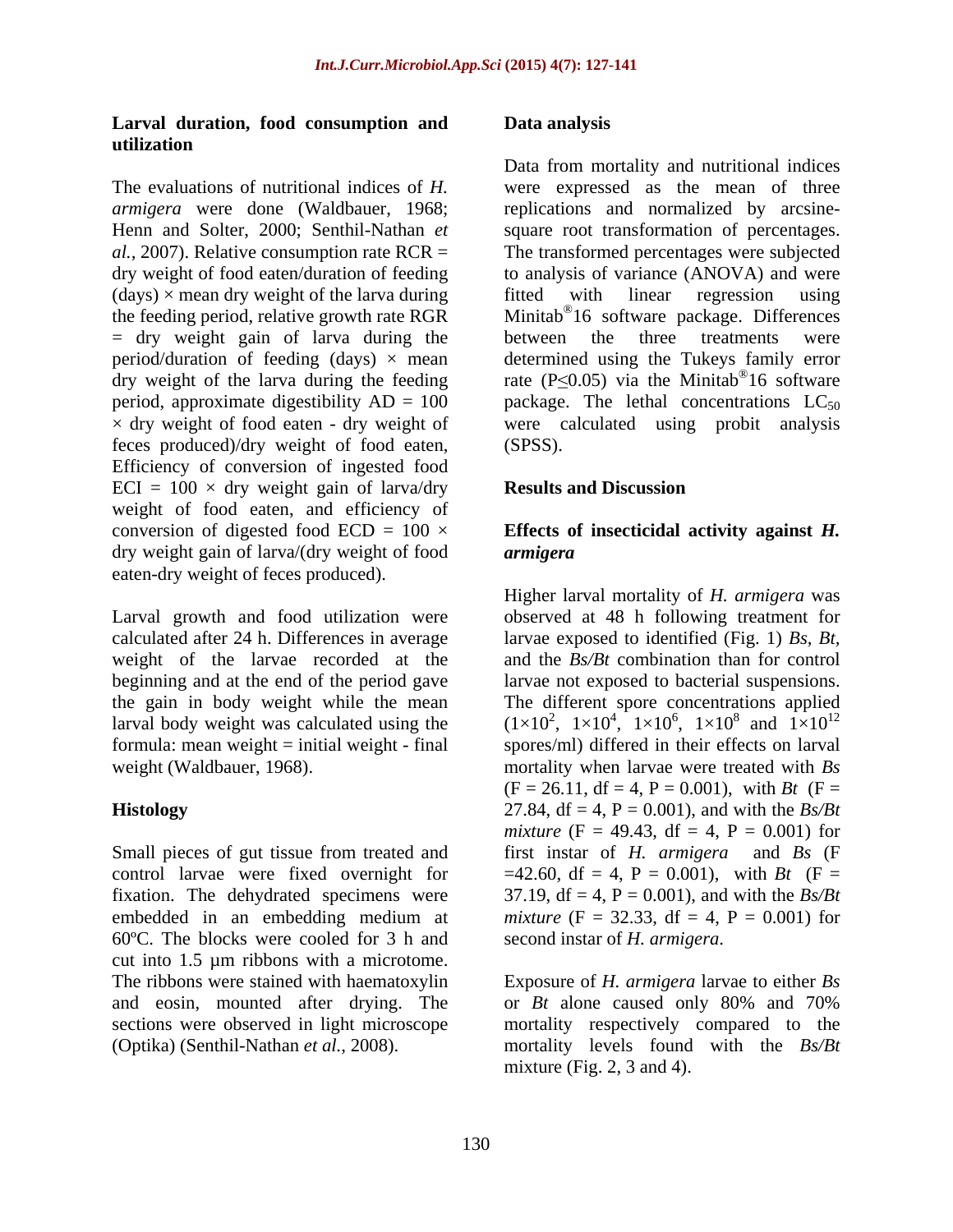$= 16.75$ , df  $= 4$ ,  $P = 0.001$ ), with *Bt* (F  $=$ for fourth instar of *H. armigera*. The  $LC_{50}$ caused by the *Bs/Bt* mixture was almost larvae. *Bt* crystal toxins and *Bs* were affected *H. armigera* only at higher doses but the *Bs/Bt* mixture gave higher mortality with almost 100% of the individual larvae

on larval survival are showed (Fig. 5). The weight of larvae changed day by day in compared to larval survivals of 52.50%,

(Table 2). The reduction depended on the doses included in the diet. A significant indices was observed at concentrations of  $(1 \times 10^2, 1 \times 10^4, 1 \times 10^6, 1 \times 10^8$  and  $1 \times 10^{12}$ ,  $1 \times 10^8$  and  $1 \times 10^{12}$  $8$  and  $1 \times 10^{12}$ 

The larval mortality third instar larvae *Bs* (F spores/ml). Only the ECI and RGR were 13.85,  $df = 4$ ,  $P = 0.001$ ), and with the  $Bs/Bt$  Plotting the RCR against the RGR revealed *mixture*  $(F = 34.07, df = 4, P = 0.001)$  and that the extract had substantial toxic effects *Bs* (F = 11.23, df = 4, P = 0.001), with *Bt* as shown by the relatively low growth rates (F = 14.79, df = 4, P = 0.001), and with the of larvae fed on treated diets. The regression *Bs/Bt mixture* ( $F = 44.57$ ,  $df = 4$ ,  $P = 0.001$ ) coefficients of the RCR-RGR relationships values were determined with different significantly different  $(F = 47.32, df = 3, P =$ concentrations (Table 1). The mortality rate 0.001), indicating that the reduction in 100% compared to control for the untreated containing diets was not entirely a result of reduced by the dose of lowest concentration. as shown by the relatively low growth rates of larvae fed on treated diets. The regression for control and treated larvae were growth of larvae fed on bacterial culture lower food intake (Fig. 6).

### **Histology of** *H. armigera* **after treatment**

affected. Midgut sections of *Bs, Bt* and *Bs/Bt* treated **Larval duration versus larval weight** Bs/Bt treated larvae epithelial cells were *H. armigera* were fed with bacterial cultures of cellular components. High concentrations containing spore concentrations of *Bs* and *Bt* treated larvae were damaged in  $1 \times 10^{12}$  spores/ml as mentioned and effects columnar cells of *H. armigera*. In control growing insects. The larval period was membrane, basement membrane, peritrophic longest in larvae exposed to the *Bs/Bt* membrane and epithelium of midgut (Fig. mixture and shortest in the control larvae, 7). Biocontrol, over the years, has launched and differences were significant  $(F = 2.61,$  a leading role in issuing the most exciting  $df = 39$ ,  $P = 0.0001$ ). The survival of larval work in all aspects of biological control of fed on the control diet was 95 % after 48 h invertebrates, and plant diseases (Eric- 57.80%, and 38.50% for larvae fed on diets compared *Bt*, *Bs*, and a *Bs*/*Bt* mixture for containing *Bs*, *Bt*, and the *Bs/Bt* mixture, insecticide activity. In those comparisons, respectively. bacterial amendments included in their food **Nutritional indices of** *H. armigera* **after** extending larval mortality. In other studies, **treatment with bacterial culture interpreteration** and mortality were The *Bs, Bt*, and *Bs/Bt* mixture all reduced food quality (Bauce *et al.,* 2002). Food the nutritional indices RCR, RGR, ECI, ingestion, digestion, gain in body weight and ECD and AD of the third instar larvae efficiencies of utilization significantly reduction (P < 0.001) in all nutritional (Giustolin *et al.,* 2001, Desneux *et al.,*  $12$ larvae and control larvae of *H. armigera*. fully disrupted and complete disappearance larvae of *H. armigera* appears clearly columnar cells globet cells, brush border Wajnberg,  $2009$ ). In this study, affected third instar larvae of *H. armigera*by influenced by variation in the nutritional decline as a result of *Bt* infection. *Btk* seems to carry particular promising uses in Brazil 2010).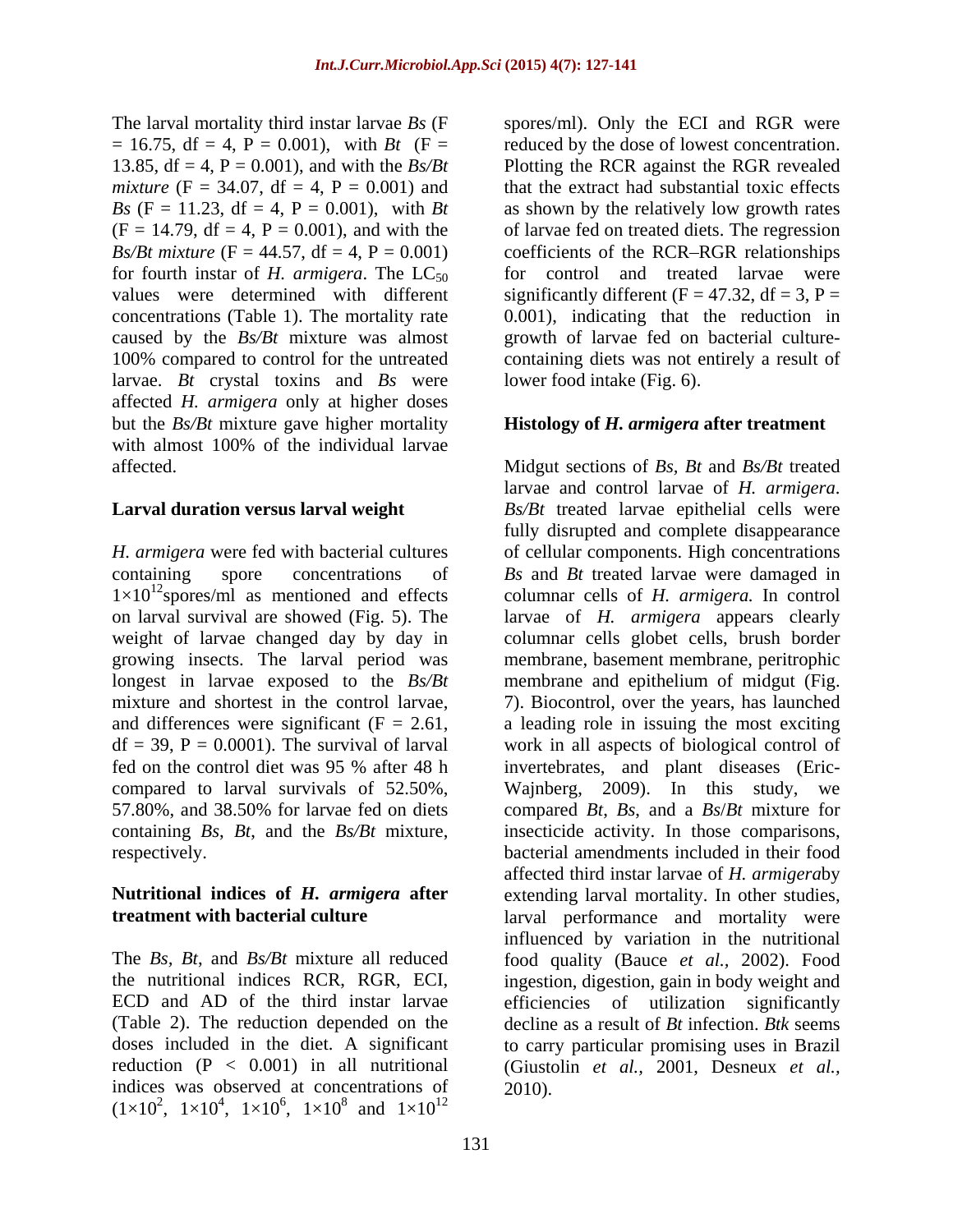#### *Int.J.Curr.Microbiol.App.Sci* **(2015) 4(7): 127-141**

| S.No<br>Treatment |       | $LC_{50}$ value | Chi square test                                                              | 95% confidence level |                              |  |
|-------------------|-------|-----------------|------------------------------------------------------------------------------|----------------------|------------------------------|--|
|                   |       |                 |                                                                              | Upper limit          | $\sim$ $\sim$<br>Lower limit |  |
|                   |       |                 | 114<br>$\boldsymbol{\mathcal{L}}\boldsymbol{\cdot}\boldsymbol{\mathbf{1}}$ . |                      |                              |  |
|                   |       |                 | 6.023                                                                        | J.VJ                 |                              |  |
|                   | Bt/Bs | .               | 6.096                                                                        |                      | $\epsilon$ .o                |  |

| <b>Table.1</b> The LC <sub>50</sub> values for different concentrations of <i>Bt</i> , <i>Bs</i> , <i>Bt/Bs</i> |  |
|-----------------------------------------------------------------------------------------------------------------|--|
|-----------------------------------------------------------------------------------------------------------------|--|

**Table.2** Nutritional indices of *H. armigera* after treatment with *Bt*. Mean standard error  $(\pm)$  followed by the same letter within columns indicate no significant difference ( $p \le 0.05$ ) in a Turkey test

| S.No Treatments RCR | RGR ECI |                                                                                                                                                                             | ECD AD |  |
|---------------------|---------|-----------------------------------------------------------------------------------------------------------------------------------------------------------------------------|--------|--|
|                     |         | $1 \times 10^2$ $3.54 \pm 0.005^b$ $0.65 \pm 0.005^b$ $18.55 \pm 0.050^b$ $26.50 \pm 0.292^b$ $70.01 \pm 0.009^e$                                                           |        |  |
|                     |         | $1 \times 10^4$ $3.52 \pm 0.006^{bc}$ $0.63 \pm 0.010^{bc}$ $18.14 \pm 0.010^b$ $25.22 \pm 0.010^c$ $72.28 \pm 0.010^d$                                                     |        |  |
|                     |         | $1 \times 10^6$ $3.49 \pm 0.005^{\text{bc}}$ $0.62 \pm 0.006^{\text{c}}$ $17.96 \pm 0.006^{\text{bc}}$ $24.56 \pm 0.10^{\text{d}}$ $73.14 \pm 0.020^{\text{c}}$             |        |  |
|                     |         | $1\times10^8$ 3.45 ± 0.001 <sup>cd</sup> 0.60 ± 0.005 <sup>d</sup> $17.51 \pm 0.010^c$ 23.28 ± 0.009 <sup>e</sup> 75.24 ± 0.011 <sup>b</sup>                                |        |  |
|                     |         | $1 \times 10^{12}$ 3.40 $\pm$ 0.011 <sup>d</sup> 0.57 $\pm$ 0.010 <sup>e</sup> 16.94 $\pm$ 0.540 <sup>d</sup> 22.14 $\pm$ 0.084 <sup>t</sup> 76.52 $\pm$ 0.303 <sup>a</sup> |        |  |
| Control             |         | $4.13 \pm 0.072^{\circ}$ $0.74 \pm 0.020^{\circ}$ $19.98 \pm 0.010^{\circ}$ $28.02 \pm 0.015^{\circ}$ $64.67 \pm 0.570^{\circ}$                                             |        |  |

± standard deviation, RCR- Relative consumption rate, RGR- Relative growth rate, ECI- Efficiency of conversion of ingested food, ECD- Efficiency of conversion of digested food, AD- Apporoximate digestibility.

**Table.3** Nutritional indices of *H. armigera* after treatment with *Bs*. Mean standard error (±) followed by the same letter within columns indicate no significant difference ( $p \le 0.05$ ) in a Turkey test

| S.No Treatments RCR |                                      | RGR ECI | ECD                                                                                                                                                                    |                                                                                                                         |
|---------------------|--------------------------------------|---------|------------------------------------------------------------------------------------------------------------------------------------------------------------------------|-------------------------------------------------------------------------------------------------------------------------|
|                     |                                      |         |                                                                                                                                                                        | $1 \times 10^2$ $3.98 \pm 0.010^{ab}$ $0.84 \pm 0.005^a$ $21.23 \pm 0.011^b$ $28.50 \pm 0.010^b$ $74.52 \pm 0.990^c$    |
|                     |                                      |         |                                                                                                                                                                        | $1 \times 10^4$ $3.96 \pm 0.020^6$ $0.83 \pm 0.005^{ab}$ $21.08 \pm 0.010^b$ $28.49 \pm 0.001^b$ $74.54 \pm 0.010^{bc}$ |
|                     |                                      |         |                                                                                                                                                                        | $1 \times 10^6$ $3.92 \pm 0.010^6$ $0.82 \pm 0.010^{ab}$ $21.73 \pm 0.020^a$ $27.96 \pm 0.010^c$ $76.58 \pm 0.010^{ab}$ |
|                     |                                      |         | $1\times10^8$ 3.89 $\pm$ 0.049 <sup>b</sup> 0.79 $\pm$ 0.011 <sup>b</sup> 20.00 $\pm$ 0.280 <sup>c</sup> 26.95 $\pm$ 0.006 <sup>d</sup> 76.95 $\pm$ 0.020 <sup>a</sup> |                                                                                                                         |
|                     |                                      |         | $1 \times 10^{12}$ $3.50 \pm 0.010^{\circ}$ $0.69 \pm 0.050^{\circ}$ $19.98 \pm 0.020^{\circ}$ $25.64 \pm 0.370^{\circ}$ $77.95 \pm 0.021^{\circ}$                     |                                                                                                                         |
| Control             | $4.13 \pm 0.070^a$ $0.88 \pm 0.02^d$ |         | $22.02 \pm 0.021^{\circ}$ $29.01 \pm 0.010^{\circ}$                                                                                                                    | $64.05 \pm 0.049^{\circ}$                                                                                               |

± standard deviation, RCR- Relative consumption rate, RGR- Relative growth rate, ECI- Efficiency of conversion of ingested food, ECD- Efficiency of conversion of digested food, AD- Apporoximate digestibility.

**Table.4** Nutritional indices of *H. armigera* after treatment with *Bt/Bs*. Mean standard error (±) followed by the same letter within columns indicate no significant difference ( $p \le 0.05$ ) in a Turkey test.

| S.No Treatments RCR |                           | RGR                       | ECI | ECD                                                                                                                                              |                            |
|---------------------|---------------------------|---------------------------|-----|--------------------------------------------------------------------------------------------------------------------------------------------------|----------------------------|
| $1\times10^2$       | $3.60 \pm 0.010^6$        |                           |     | $0.64 \pm 0.026^{\circ}$ 18.01 $\pm 0.015^{\circ}$ 24.30 $\pm 1.100^{\circ}$                                                                     | $75.07 \pm 1.010^c$        |
| $1 \times 10^4$     |                           |                           |     | $3.54 \pm 0.400^{\circ}$ $0.59 \pm 0.010^{\circ}$ $16.94 \pm 0.061^{\circ}$ $22.31 \pm 1.10^{\circ}$                                             | $77.62 \pm 0.640^{\rm bc}$ |
| $1\times10^{6}$     |                           |                           |     | $3.52 \pm 0.035^{\circ \circ}$ $0.49 \pm 0.010^{\circ}$ $14.40 \pm 0.015^{\circ}$ $18.01 \pm 0.435^{\circ}$ $78.01 \pm 0.075^{\circ}$            |                            |
| $1\times10^8$       |                           |                           |     | $3.40 \pm 0.020^{\text{cd}}$ $0.48 \pm 0.043^{\text{c}}$ $14.28 \pm 0.064^{\text{c}}$ $16.19 \pm 0.131^{\text{cd}}$ $78.91 \pm 0.260^{\text{a}}$ |                            |
| $1\times10^{12}$    |                           |                           |     | $3.37 \pm 0.015^{\circ}$ $0.37 \pm 0.043^{\circ}$ $11.90 \pm 0.021^{\circ}$ $15.93 \pm 0.309^{\circ}$                                            | $79.38 \pm 0.26^{\circ}$   |
| Control             | $4.13 + 0.078^{\text{a}}$ | $0.74 + 0.035^{\text{d}}$ |     | $17.92 \pm 1.700^{\circ}$ $28.02 \pm 1.75^{\circ}$ $64.01 \pm 2.470^{\circ}$                                                                     |                            |

± standard deviation, RCR- Relative consumption rate, RGR- Relative growth rate, ECI- Efficiency of conversion of ingested food, ECD- Efficiency of conversion of digested food, AD- Apporoximate digestibility.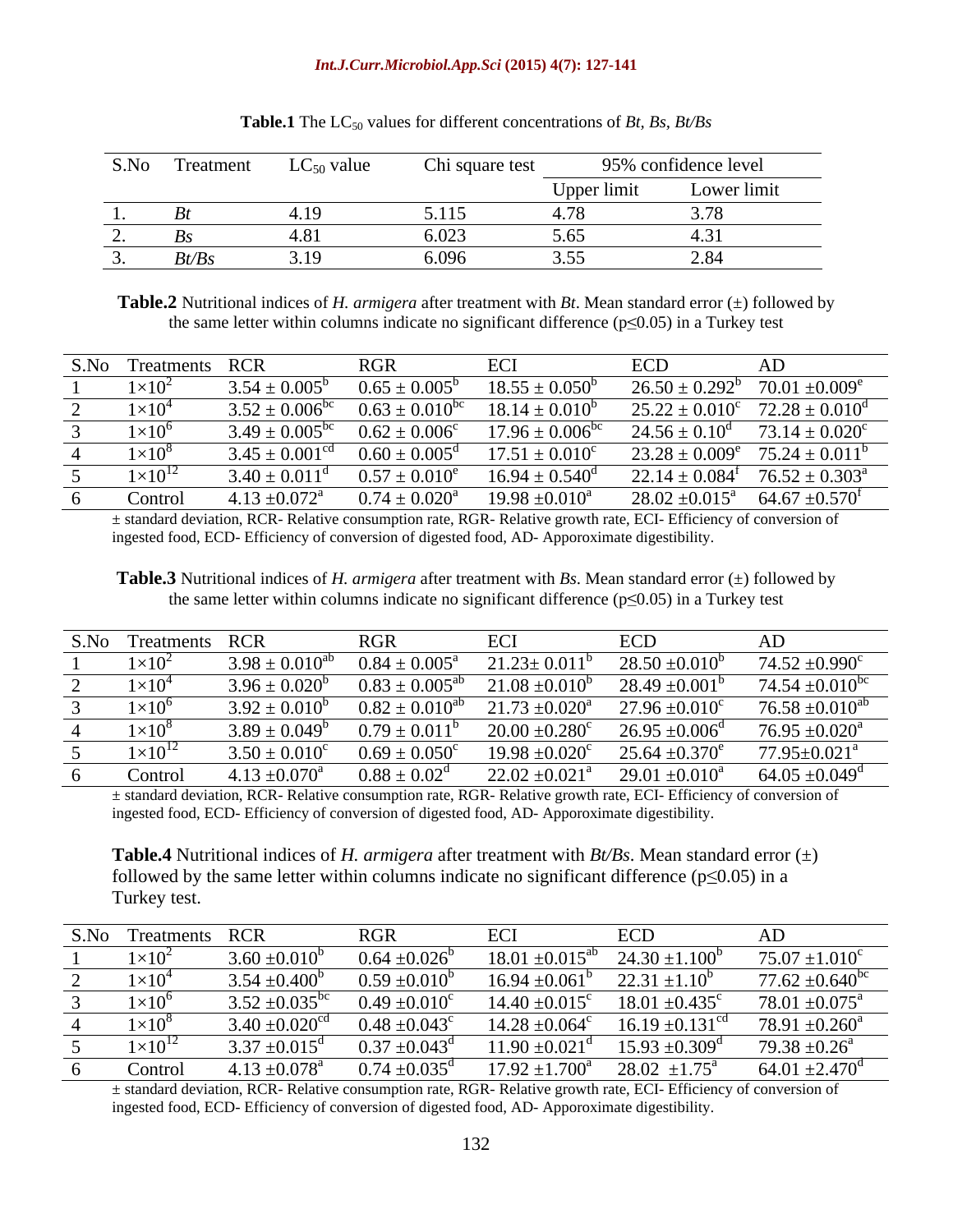**Fig.1** Molecular identification of *Bt* by using Cry gene amplification and *Bs* by using 16s rRNA.



**Fig.2** Mortality of *Bt* against first, second, third and fourth instar larvae of *H. armigera*. Mean  $(\pm$ SEM) followed by the bars indicate no significant difference (P<0.05) in a Tukey's test.

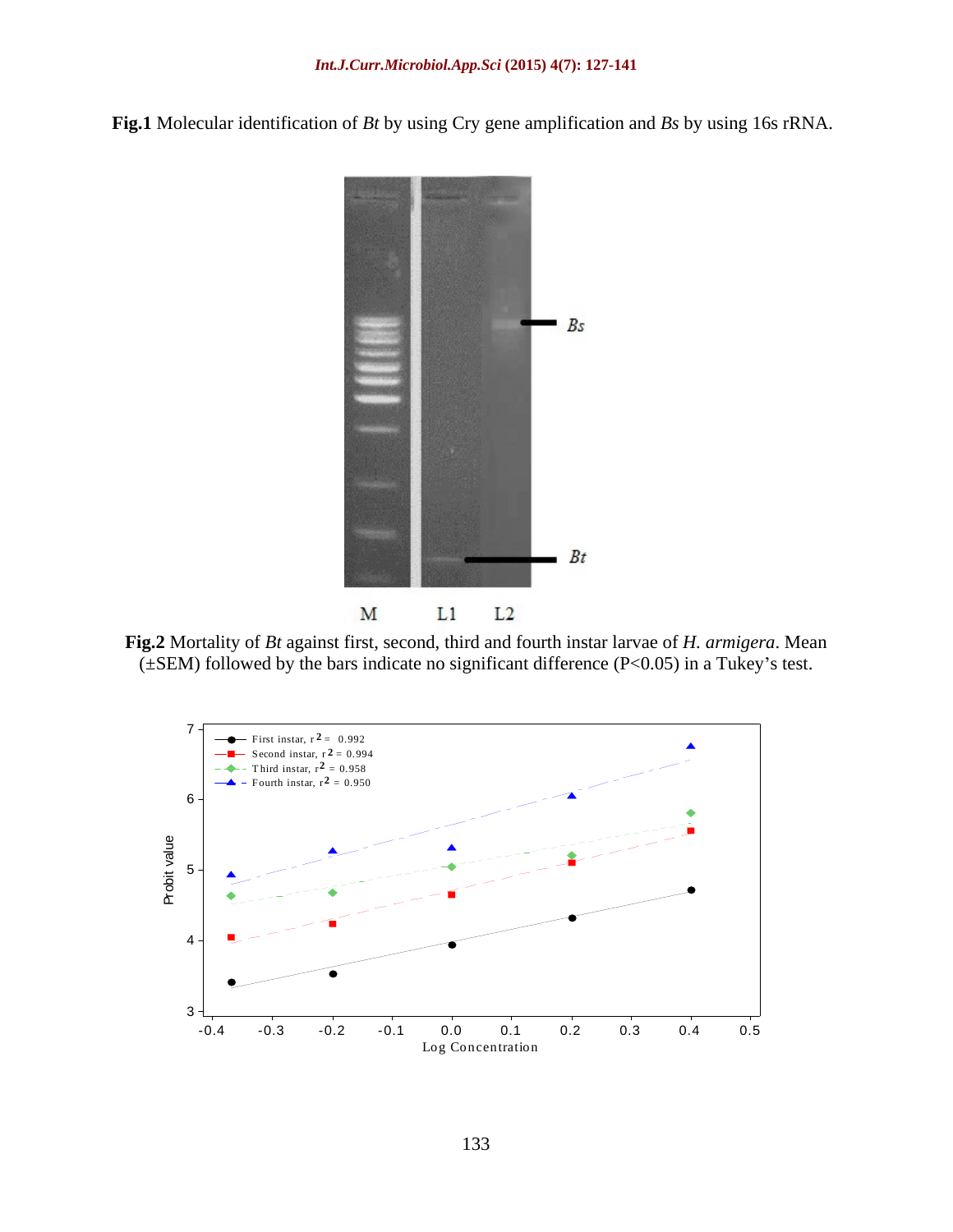**Fig.3** Mortality of *Bs* against first, second, third and fourth instar larvae of *H. armigera*. Mean  $(\pm$ SEM) followed by the bars indicate no significant difference (P<0.05) in a Tukey's test.



**Fig.4** Mortality of *Bt/Bs* against first, second, third and fourth instar larvae of *H. armigera*. Mean  $(\pm$ SEM) followed by the bars indicate no significant difference (P<0.05) in a Tukey's test.

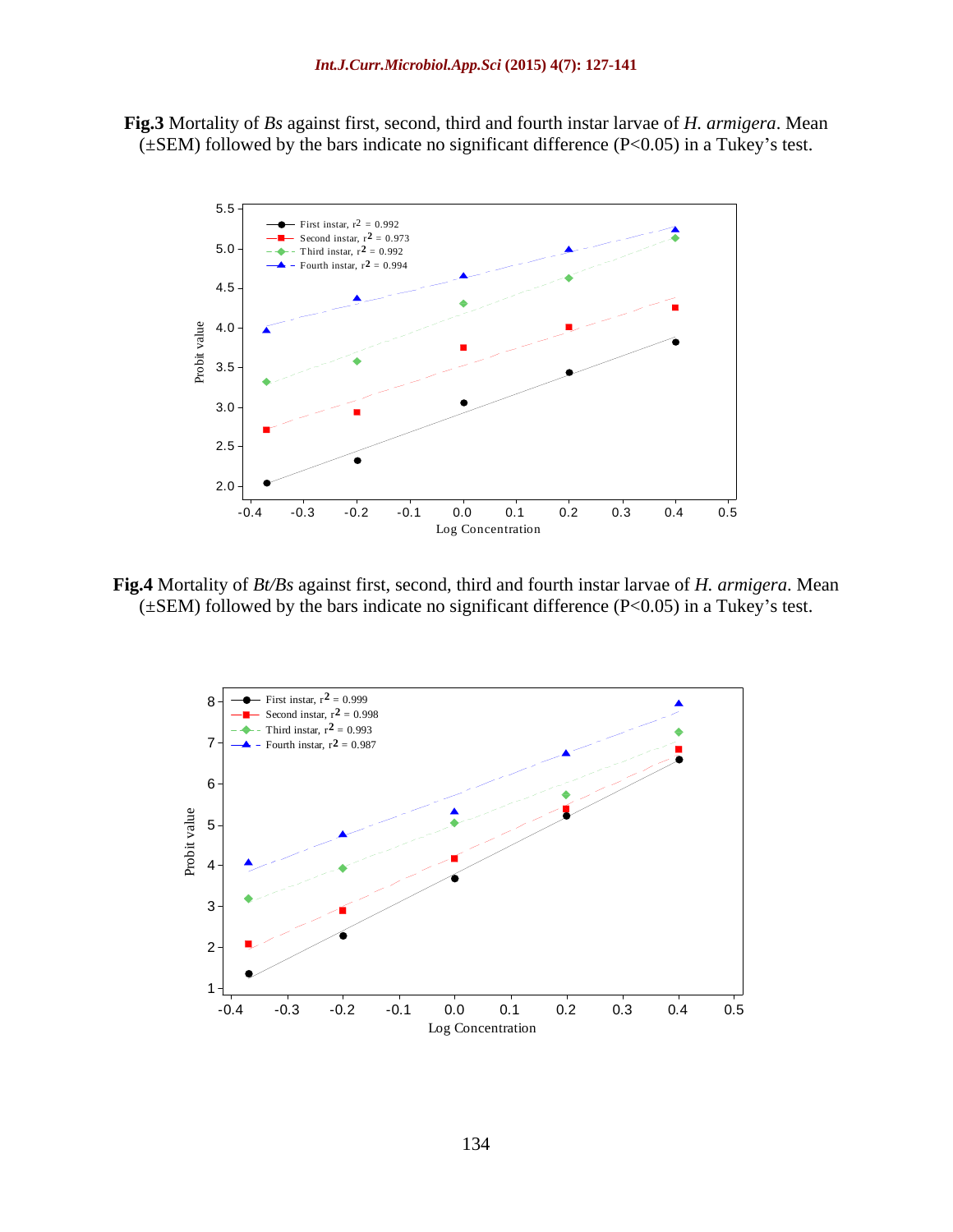**Fig.5** Survival rate of third instar larvae of *H. armigera* after treatment with *Bt*, *Bs* alone and *Bt* /*Bs* (24 h treated larvae).



**Fig.6** Correlation between RGR and RCR of *H. armigera* fed on different amount of control diet and different concentrations of bacterial cultures. Two regressions co-efficient lines are significantly different. Regression equations are displayed.

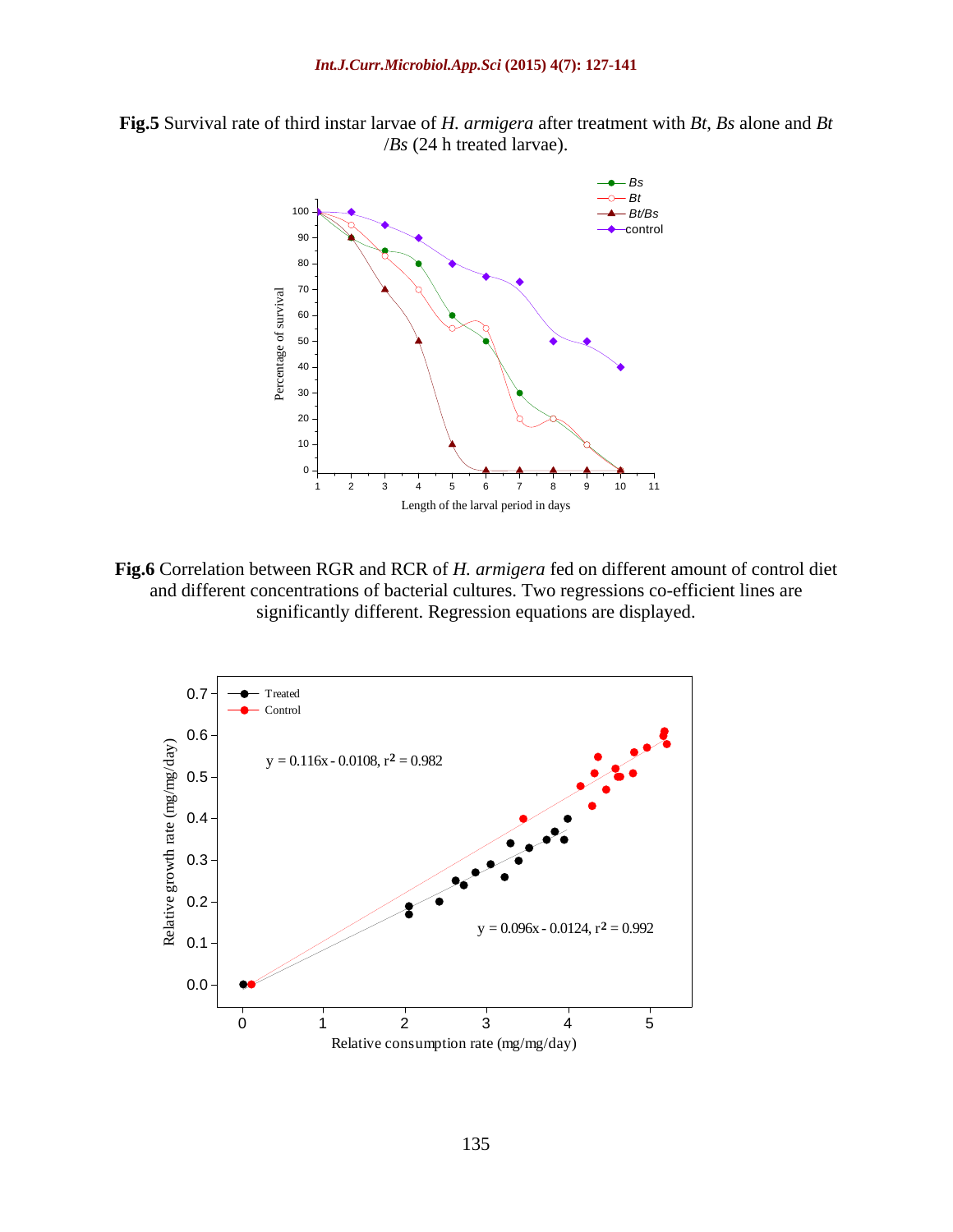**Fig.7** Light microscopy of the midgut third-instar larvae fed for 20 h on *Bt/Bs* and control. Lumen (L), columnar cells (CC), goblet cells (GC), brush border (BB) of the columnar cells, stem cells (SC) peritrophic membrane (PM), and epithelial layer (EL) are as labeled. A and B are the midgut epithelium of third-instar larva after ingestion of control diet. C and D is the treated larva. The diameter of the gut is smaller than the gut in control larvae. The width of the cell layer was greater than the control larvae. CCs were lengthened and swollen and some had burst exhausting granular material into the lumen. The departure of brush border at the apex of columnar cells is showed by arrows. The peritrophic membrane was not visible.



insecticides are becoming progressively demonstrates that mixed bio-insecticides are popular in agricultural use because of their high efficiency, convenience and rapid *armigera*. actions and also well known that generally synergistic toxic effects on both target H. armigera control on chickpea experiments where multiple insecticides or Ali, 2005). There were significant Clark *et al.* (2002) described mixed 2011). Comparatively our present study insecticides are becoming progressively demonstrates that mixed bio-insecticides are popular in agricultural use because of their very effective

Clark *et al.* (2002) described mixed very effective and rapid action against *H. armigera*.

mixed insecticides cause substantial *Bt* sprays have been found to be effective for species (Ahmad *et al.,* 2009). Single-(Balasubramanian *et al.,* 2002; Mandal *et*  insecticide tries out fail to reflect field *al.,* 2003; Bhojne *et al.,* 2004; Singh and *H. armigera* control on chickpea Ali, 2005). There were significant differences in the survival and development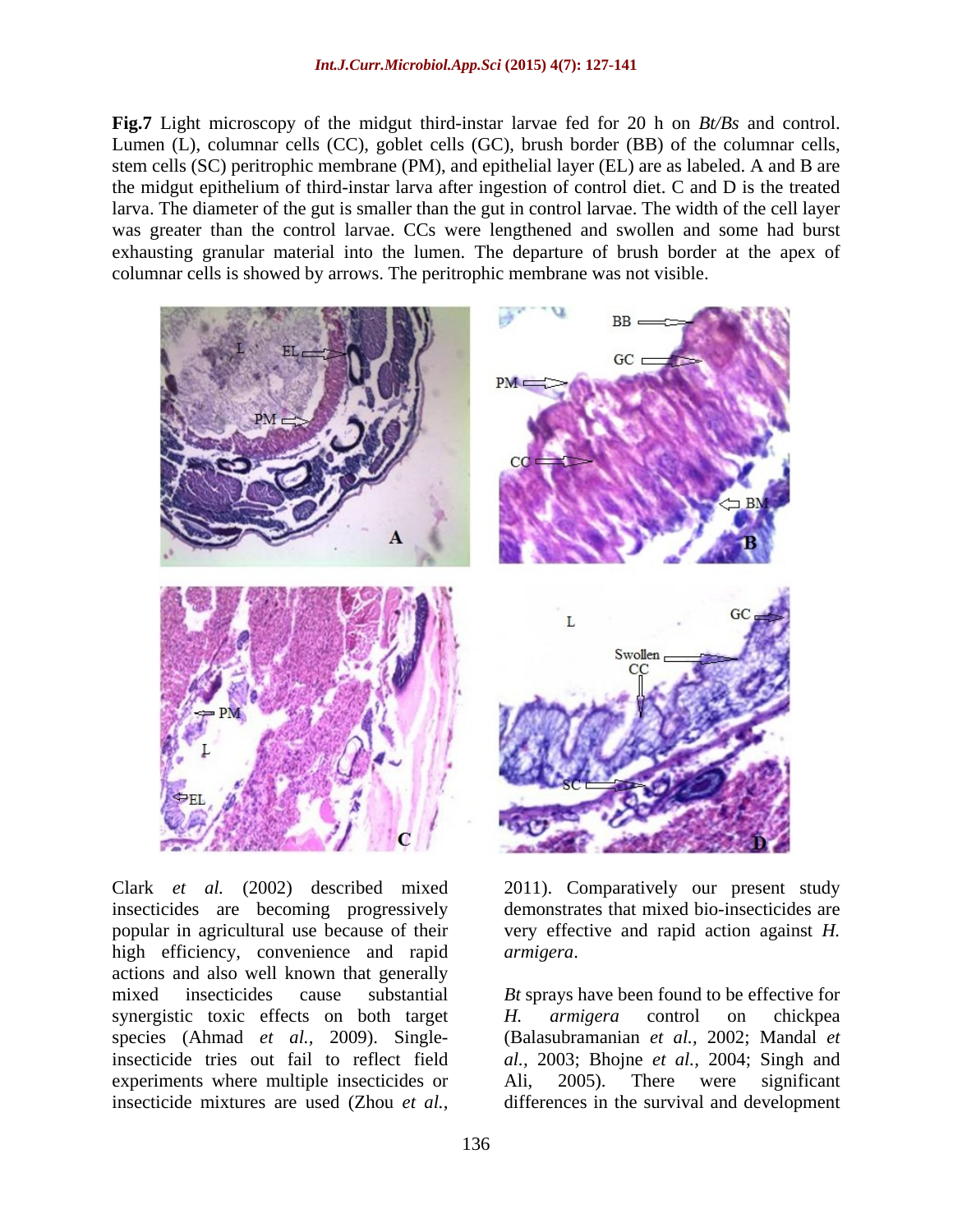*Bt* and *Bs* containing spores that consist of the polypeptide, crystals and low levels of spores, were moderately potent. Mixtures of and the relative relative spores, were moderately potent. Mixtures of and the relative spores and crystals were highly potent. So, consumption rate (Slansky and Scribe, *H. armigera*, pathogenicity depends on the presence of both the infectivity of the spore and the toxicity of the crystal (Li *et al.,* 1987). In our present study also investigated are characteristic of organisms mixture of *Bs/Bt* increases pathogenicity

Food consumption, RGR, RCR, ECI, ECD times were greater when spruce bud worm (Pedersen *et al.,* 1997). The reduced means more food must be ingested by the and to collect sufficient nutrients for adult species (Slansky and Scribe 1985; Rath *et al.,* 2000).

The reduction in dietary utilization suggests that reduction in growth may result from *al.,* 2002). The resistant gene pool of a

of *H. armigera* larvae on *Bt*-sprayed and different toxins (Tabashnik, 1994; Ferre, unsprayed chickpeas (Devi *et al.,* 2011). 1995), used a vector express a *cry* gene from Since our study to enhance toxicity of *Bt* by *Bt* in *Bs*. They placed the *cry* (c) gene from mixing *Bs* to *Bt* resistance *H. armigera*. strain HD73 into the *Bs* chromosome, and after amplification of the inserted sequences. Low assimilation efficiencies and low net growth efficiencies cause the relative growth rate were lower than the relative 1985).

against insect. it may occur an accommodation to feeding and AD was obviously extended on infected feeding on a food with a high content of non larvae. *Bt*-induced delays in development digestible fiber (Fogal, 1974). Slansky and SBW larvae were exposed as fourth-instar efficiencies of food consumption and larvae, but effects on pupal weight and utilization have adaptive significance in that fecundity were more pronounced when insects have an ideal growth rate and should, larvae were exposed as later instars through selection, be able to change food digestive efficiency in insects exposed to *Bt* order to accomplish this ideal growth rate. host to assure optimum growth for pupation consuming physiological activities and also stages via extended larval periods. The approaching maturity (Carne, 1966). ECI bacterial parasites caused extended measures of an insect ability to utilize the development periods for many lepidopteron food that it ingests for growth (Senthil- In this low absorption, efficiency evaluates are characteristic of organisms accommodated to feed (Mattson, 1980), and on a food of poor nutritional capacity (Larsson and Tenow, 1979) or an effect of Scribe (1985) indicated that the rates and efficiencies of food consumption and consumption and utilization efficiencies in The ECI decreases are related with energy associated with recent molts and the Nathan *et al.,* 2008).

both behavioral and physiological (post-limited, that the growth of insect is more ingestives) effects (Senthil-Nathan *et al.,* probably to be modified by the accessibility 2008). SBW decreases in food quality leads of nitrogen or water than by the availability to a decrease in pupal weights, an increase of energy (Mattson, 1980; Slansky and in development times and mortality rates of Scribe, 1985; Schroeder, 1986). In this larvae (Harvey, 1974; Bidon, 1993; Bauce *et*  study, we mixed *Bt/Bs* for evaluations of population was already shown in the resistance to *Bt* toxins has been improved by laboratory. *Bt* formulations can be selected introducing more than two insect resistance in several insect species and for several genes with different insect resistanceFor the recreation of absorbed food to energy metabolism to ensue in a reduction in growth and that the growth must be energyof nitrogen or water than by the availability insecticidal activity. Delaying insect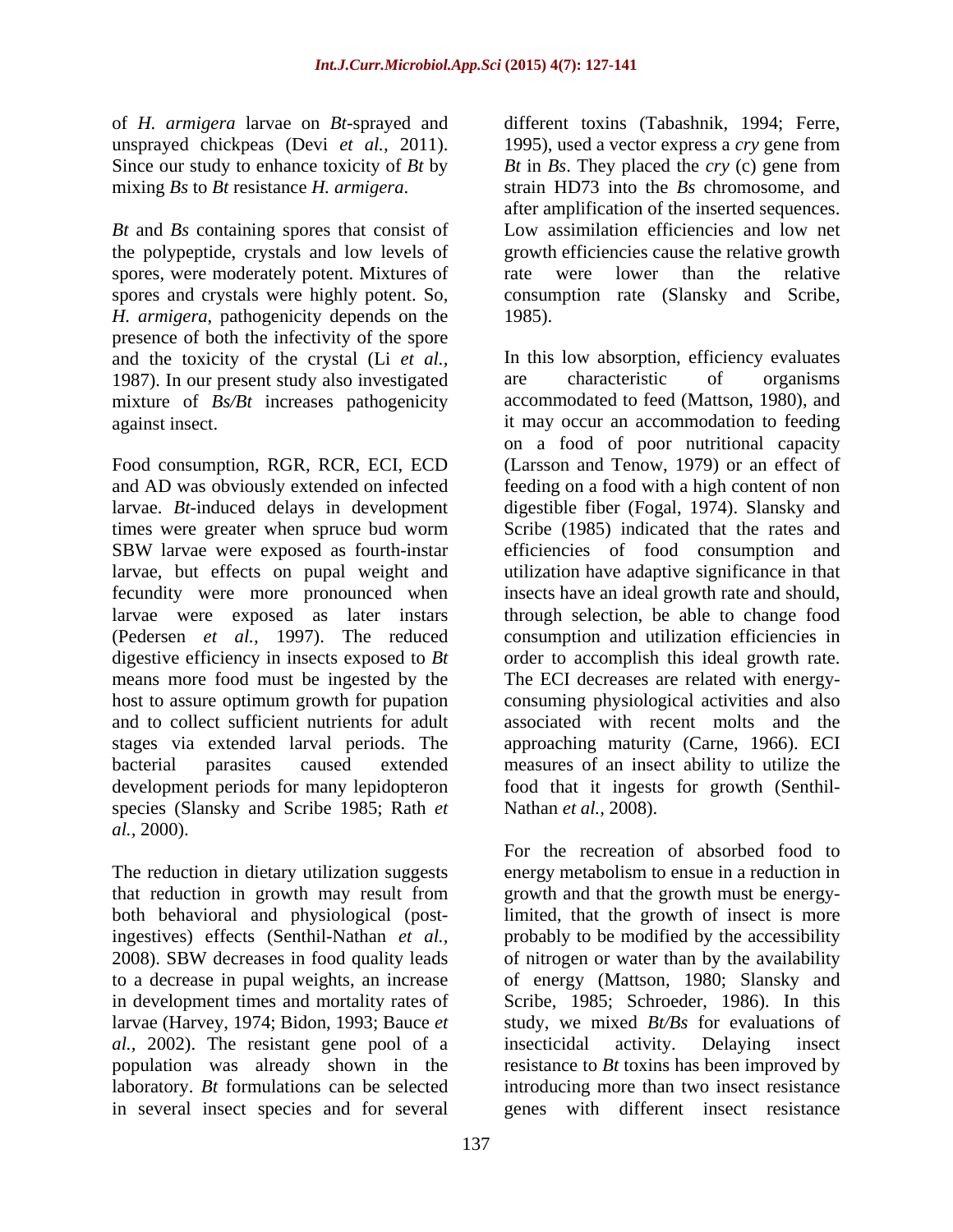mechanisms into plants (Zhao and Shi,

*Bt* has no damaging effect to natural against the cotton leafworm, enemies and the environment (their low Spodopteralittoralis (Bosid.) Larvae. perseveration and high specialness), and are *Arch. Phy*<br>viewed to be compatible with integrated post 204–215. viewed to be compatible with integrated pest management (IPM) practices (de-Maagd *et al.*, 1999). These results cannot be promptly<br>
against by rethroid-<br>
and pyrethroid-<br>
and pyrethroid-<br>
and pyrethroidgeneralized to transgenic *Bt*-plants, since conflicts in the duration and insect's of Spodopteralitura (Lepidoptera: exposure to the toxin. Nevertheless, few of them studied on the effects of *Bt*-plants on beneficial insects have been issued to date

Since our study was carried infected larvae growth was a failure, it may be due to the  $499-514$ . lack of proteins and sugars or other nutrients, which are measurable by means of the utilization values. Further investigations are needed for the exact resource was and ituring from a biopesticide Bacillus utilized by the larvae, and also the isolated *subtilis* Cohn (S499 strain). *Bacillus* spp were potentially used for *MededRijksuniv* Gent controlling diseases in crops. We concluded FakLandbouwkdToegepBiol Wet, 67: that combined cell suspension of *Bs*/*Bt* having the action of insecticidal activity was Babu, B.G., Udayasuriyan, V., Mariam, M.A., high compared with individual cell Sivakumar, N.C., Bharathi, M., high compared with individual cell **Sivakumar**, N.C., Bharathi, M., suspension. In that further our mixed culture will apply for green house trials.

This research was supported by the Department of Science and Technology (DST), Government of India. The authors<br>against *Helicoverna armieera* on sincerely thank to Dr. Jacob for his comments on initial draft of the manuscripts. Technical assistant from Mr.K. Karthikeyan

Abbott, W.S. 1925. A method for computing the effectiveness of an insecticide. *J.*  $\overline{75:}355-359$ .

- 1998). A. 2011 Potency of *Bacillus* Abd El-Salam, A.M.E., Nemat, A.M., Magdy, A. 2011 Potency of *Bacillus thuringiensis* and *Bacillus subtilis* against the cotton leafworm, *Spodopteralittoralis* (Bosid.) Larvae. *Arch. Phytopathol. Plant Protec.,* 44(3): 204 215.
	- Ahmad, M., Saleem, M.A., Sayyed, A.H. 2009. Efficacy of insecticide mixtures against pyrethroid- and organophosphate- resistant populations of *Spodopteralitura* (Lepidoptera: Noctuidae). *Pest Manage. Sci.,* 65: 266 274.
- (Hilbeck, 1998). 1996. A survey of insecticide resistance Armes, N.J., Jadhav, D.R., De Souza, K.R. in *Helicoverpa armigera* in the Indian subcontinent. *Bull. Entomol. Res.,* 86: 499 514.
	- Assie, L.K., M. Deleu, L. Arnaud, M., Paquot, P., Thonart, Gaspar, Ch., Haubruge, E. 2002. Insecticide activity of surfactins and iturins from a biopesticide*Bacillus subtilis* Cohn (S499 strain). *MededRijksuniv Gent*  $FakLandbouwkdToegepBiol$  *Wet,* 647 655.
- **Acknowledgments** against *Helicoverpa armigera* (H.). *Crop*  Babu, B.G., Udayasuriyan, V., Mariam, M.A., Sivakumar, N.C., Bharathi, M., Balasubramanian, G. 2002. Comparative toxicity of Cry1Ac and Cry2Aa d endotoxins of *Bacillus thuringiensis Prot.,* 21: 817–822.
	- Balasubramanian, G., Babu, P.C.S., Manjula, T.R. 2002. Efficacy of *Bacillus thuringiensis* var. galleriae (Spicturin) against *Helicoverpa armigera* chickpea. *Entomon.*, 27: 219–223.
- is gratefully acknowledged. Ignacimuthu, S. 2009. Antifeedant, **References** *Atalantiamonophylla* (L) Correa against Baskar, K., Kingsley, S., Vendan, S.E., Paulraj, M.G., Duraipandiyan, V., larvicidal and pupicidal activities of *Helicoverpa armigera* Hubner (Lepidoptera: Noctuidae). *Chemosphere,* 75: 355 359.
	- *Econ. Entomol.,* 18: 265–267. Bauce, E., Bidon, Y., Berthiaume, R. 2002. Effects of food nutritive quality and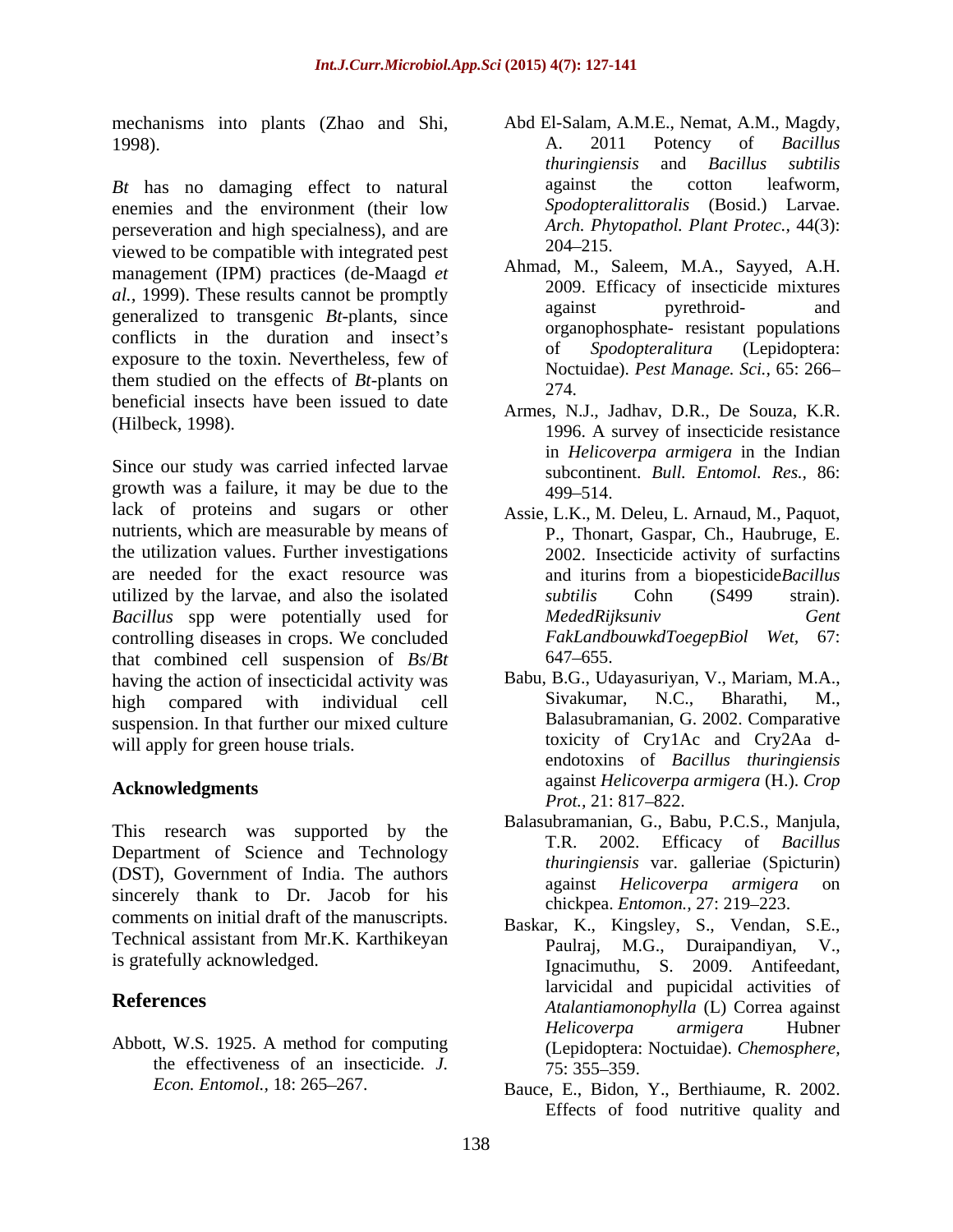*Bacillus thuringiensis* on feeding *subtilis* strains. *ActaTropica,* 97: 168 behavior, food utilization and larval 173. larvae. *Agr. Forest Entomol.,* 4: 57 70.

- 
- Bidon, Y. 1993. Influence des sucres soluble (Clem). University Larval Sainte-Foy
- 
- Cavaglieri, L., Passone, A., Etcheverry, M.
- Chakrabarti, S.K., Mandaokar, A., Kumar,
- Clark, Y.J., Lydy, M.J., Zhu, K.Y. 2002. Effects of atrazine and cyanazine on chlorpyrifostoxicityinChironomustentan
- Cowgill, S.E., Bhagwat, V.R., 1996. Comparison of the efficacy of chemical 242–247.
- Das, K., Mukherjee, A.K. 2006. Assessment of mosquito larvicidal potency of cyclic lipopeptides produced by *Bacillus*

173.

- growth of spruce budworm De-Maagd, R.A., Bosch, D., Stiekema, W. *Chorisoneurafumiferana*(Clem.) when 1999. *Bacillus thuringiensis* toxin exposed as fourth- and sixth-instar mediated insect resistance in plants. *Trends Plant Sci., 4: 9–13.*
- Bhojne, I., Supare, N.R., Rao, N.G.V. 2004. Desneux, N., Wajnberg, E., Kris, A., Efficacy of *Bacillus thuringiensis* Wyckhuys, G., Burgio, G., Arpaia, S., Berliner var. kurstaki and var. morrisoni Consuelo, A., Vasquez, N., Cabrera, against *Helicoverpa armigera* (Hubner). J.G., Ruescas, D.C., Tabone, E., *J. Biol. Cont.*, 18: 9–12. Frandon, J., Pizzol, J., Poncet, C., ser de l'azolesur la croissance.le Biological invasion of European tomato development et l'utilization de la crops by Tutaabsoluta: ecology, nourrilurepar la tordeuse des bourgeons geographic expansion and prospects for de Fepioette (*Choristoneurafumtiferan*a biological control. *J. Pest Sci.,* 83: 197 Desneux, N., Wajnberg, E., Kris, Cabello, T., Urbaneja, A.2010. cropsby Tutaabsoluta: ecology, 215.
- Canada. Devi, V.S., Sharma, H.C., Rao, P.A. 2011. Carne, P.B. 1966. Growth and food Interaction between host plant resistance consumption during the larval stages of and biological activity of *Bacillus Paropsisatomaria* (Coleoptera: *thuringiensis* in managing the pod borer Chrysomelidae). *Entomol. Exp. Appl.,* 9: *Helicoverpa armigera* in chickpea. *Crop*  105–112. *Prot.*, 30: 962–969. *Prot.,* 30: 962–969.
	- 2004. Screening procedures to Biocontrol. *Bio. Control*, 54: 1–2. Eric-Wajnberg, 2009. A new life for
	- select*Rhizobacteria* with biocontrol Ferre, J. 1995. Biochemistry and genetics of activity upon *Fusariumverticillioides* growth and fumonisin B1 production. *Res. Microbiol.,* 155: 747 754. proteins. *FEMS Microbiol.Lett.,* 132: 1 insect resistance to *Bacillus thuringiensis* insecticidal crystal 7.
	- P.A., Sharma, R.P. 1998. Synergistic Finney, D.J. 1971. Probit Analysis, third ed. effect of Cry1Ac and Cry1F d- Cambridge University Press, Cambridge.
	- endotoxins of *Bacillus thuringiensis* on Fitt, G.P. 1989. The ecology of *Heliothis* in cotton bollworm, *Helicoverpa armigera*. relation to agroecosystems. *Ann. Rev. Curr. Sci.,* 75(7): 663–664. *Entomol.,* 34: 17–52. *Entomol.,* 34: 17–52.
		- Fogal, W.H. 1974. Nutritive value of pine foliage for some diprionid sawflies. *Proc. Entomol. Soc. Ont.*, 105: 101–117.
	- s (Diptera: Chironomidae). *Environ.*  Geetha, I., Manonmani, A.M. 2008. Mosquito *Toxicol. Chem.,* 21: 598 603. pupicidal toxin production by *Bacillus subtilis*subsp. *Subtilis. Biol. Cont.,* 44: 242 247.
	- control and *Helicoverpa* NPV for the Geetha, I., Manonmani, A.M., Paily, K.P. management of *Helicover paarmigera* 2010. Identification and characterization (Hiibner) on resistant and susceptible of a mosquito pupicidal metabolite of a chickpea. *Crop. Prot.,* 15: 241 246. *Bacillus subtilis* subsp. Subtilis strain. *Appl. Microbiol. Biotechnol.,* 86: 1737 1744.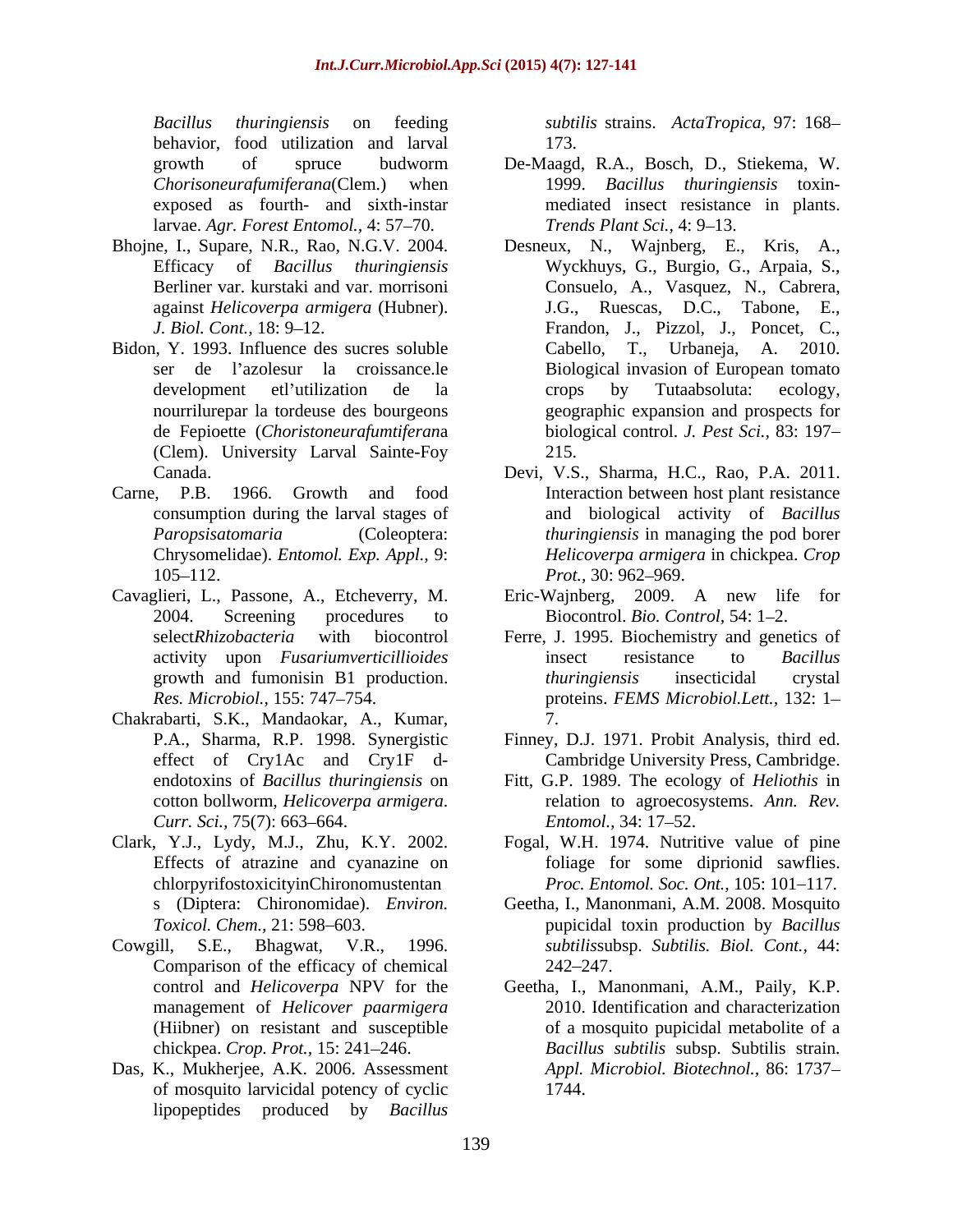- Ghribi, D., Mesrati, L.A., Boukedi, H., Elleuch, M., Chaabouni, S.E., Tounsi, S. The energy applies of the energy of the energy of the energy of the energy of the energy of the energy of the energy of the energy of the energy of the energy of the energy of the e 2012. The impact of the *Bacillus subtilis*
- 1992. The mode of action of *Bacillus thuringiensis* endotoxins. *Ann. Rev.*
- Giustolin, T.A., Vendramim, J.D., Alves, S.B., Gelechiidae) reared on two species of
- Gould, F. 1998. Sustainability of transgenic insecticidal cultivars: integrating pest
- *ZeitschriftfuerAngewandteZoologie,* 76:
- Harvey, G.T. 1974. Nutritional studies of
- Henn, W.M., Solter, L.F. 2000. Food utilization values of Gypsy Moth 50: 271–284. *Invertebr. Pathol., 76: 263-269.*
- mortality and development time of Syst., 11: 119–161.
- Inatsu, Y., Nakamura, N., Yuriko, Y., Ohba, M., Aizawa, K. 1986. Insect toxicity of Kawamoto, S. 2006. Characterization of *Bacillus subtilis*strains in Thuanao, a

traditional fermented soybean food in northern Thailand. *Lett. Appl. Microbiol., 43: 237-242.* 

- SPB1 biosurfactant on the midgut Jalali, S.K., Mohan, K.S., Sigh, S.P., histology of *Spodopteralittoralis* Manjunath, T.M., Lalitha, Y. 2004. (Lepidoptera: Noctuidae) and Baseline susceptibility of the old-world determination of its putative receptor. *J.* bollworm, *Helicoverpa armigera Invertebr. Pathol.,* 109: 183–186. (Hubner) (Lepidoptera: Noctuidae) Gill, S.S., Cowles, E.A., Pietrantonio, F.V. population from India to Bacillus bollworm, *Helicoverpa armigera* (Hubner) (Lepidoptera: Noctuidae) population from India to *Bacillus thuringiensis* Cryl Ac insecticides protein. *Crop Prot.*, 23: 53–59.
	- *Entomol.,* 37: 615 636. Kranthi, K.R., Kranthi, S., Ali, S., Banerjee, Vieira, S.A. 2001. Susceptibility of dendotoxin of *Bacillus thuringiensis* in a *Tutaabsoluta* (Meyrick) (Lep, laboratory selected strain of *Helicoverpa*  Lycopersicon to *Bacillus* 1001–1004. S.K. 2000. Resistance to Cryl Ac *armigera* (Hubner). *Curr. Sci.,* 78: 1001 1004.
	- *thuringiensis*var. kurstaki. *J. Appl.* Kumar, P.A., Sharma, R.P., Malik, V.S. 1996. *Entomol.,* 125: 551 556. Insecticidal crystal proteins of *Bacillus thuringiensis*. *Adv. Appl. Microbiol.,* 42: 1–46.
- genetics and ecology. *Ann. Rev.* Larsson, S., Tenow, O. 1979. Utilization of *Entomol.*, 43: 701–726. **dry matter and bioelements in larvae of** Gupta, D.K., Vyas, M. 1989. Efficacy of *Neodiprionsertifer* Geoffr. (Hym. *Bacillus subtilis* against mosquito larvae Diprionidae) feeding on scots pine (*Anopheles culicifacies*). (*Pinussylvestris*L.). *Oecologia,* 43: 157  $N eodiprionsertiferGeoffr.$ 172.
	- 85 91. Li, R.S., Jarrett, P., Burges, H.D. 1987. eastern spurce budworm (Lepidoptera: endotoxins in the pathogenicity of Torticidae) I. Solubles sugars. *Can. Entomol.,* 106: 353 365. *thuringiensis*in *Galleria mellonella* and Importance of spores, crystals, and  $\delta$ different varieties of *Bacillus Pierisbrassicae. J. Invertebr. Pathol.,* 50: 271 284.
	- *Lymantriadispar*(Lepidoptera: Mandal, S.M.A., Mishra, B.K., Mishra, P.R. Lymantriidae) larvae infected with the 2003. Efficacy and economics of some *Micrsporidium vairimorpha* sp. biopesticides in managing *Helicoverpa*  (Microsporidia: Burenellidae). *J. armigera* (Hubner) on chickpea. *Ann. Plant Prot. Sci., 11: 201-203.*
- Hilbeck, A. 1998. Effects of transgenic Mattson, W.J. 1980. Herbivory in relation to *Bacillus thuringiensis* corn-fed prey on plant nitrogen content. *Annu. Rev. Ecol. Syst.,* 11: 119–161.
	- immature *Chrysoperlacarnea* Navon, A. 2000. *Bacillus thuringiensis* (Neuroptera: hrysopidae). *Environ.*  insecticides in crop protection reality *Entomol.,* 27: 480–487. **and prospects.** *Crop Prot.*, 19: 669–676.
	- Fushimi, T., Watanasiritum, L., Bacillus thuringiensis isolated from soils *Bacillus thuringiensis* isolated from soils